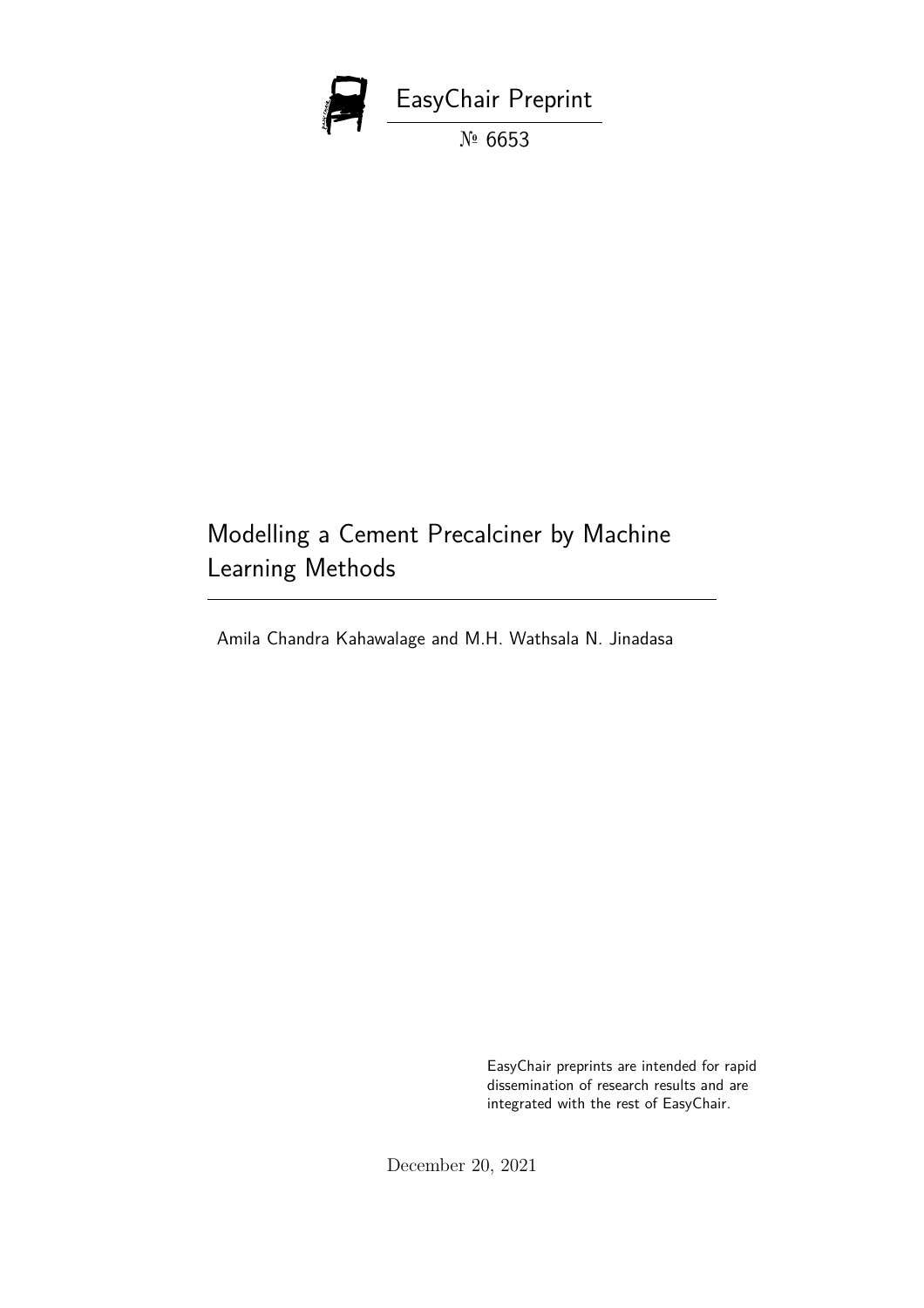# **Modelling a Cement Precalciner by Machine Learning Methods**

Amila C. Kahawalage, M.H. Wathsala N. Jinadasa

Department of Process, Energy and Environmental Technology, Faculty of Technology,

Natural Science and Maritime Sciences, University of South-Eastern Norway, Kjølnes Ring 56, 3918, Porsgrunn, Norway {amila.c.kahawalage,Wathsala.jinadasa}@usn.no

# **Abstract**

This work is a feasibility study of modelling the calcination process in a cement precalciner by employing machine learning algorithms. Calcination plays a significant role in characterising the clinker quality, energy demand and  $CO<sub>2</sub>$  emissions in a cement production facility. Due to the complex nature of the calcination process, it has always been a challenge to reasonably model the precalciner system. This study is an attempt of finding a feasible alternative to answering this challenge. In this study, six machine learning algorithms were tested to analyse three output variables, which are, 1). the apparent degree of calcination, 2).  $CO<sub>2</sub>$  molar fraction (dry basis) and 3).water molar fraction in the precalciner outlet stream. Fifteen input variables were used to train the algorithms, of which the values were obtained through a large number of simulated datasets by applying mass and energy balance to the precalciner system. A number of machine learning algorithms showed better predictability and Artificial neural network (ANN) showed the best performance for all three output variables.

*Keywords: precalciner, cement manufacturing process, machine learning, degree of calcination*

## **1 Introduction**

### **1.1 Cement manufacturing and calcination**

Cement is one of the frequently utilized materials in building infrastructure facilities. Cement manufacturing is a globally crucial industrial sector that is highly energy intensive. It is responsible for a considerable share of global  $CO<sub>2</sub>$  emissions. The dominant uses of carbon-intensive fuels, such as coal in clinker making and calcination process, are accountable for a large amount of  $CO<sub>2</sub>$  emissions in the cement industry. Calcination in the cement manufacturing process is a complex industrial phenomenon involving mass transfer, heat transfer, and physical and chemical reactions. Materials are subjected to high temperatures so as to cause a chemical and physical change. Process emissions from calcination of limestone are 60%, where  $0.5$  tonnes of  $CO<sub>2</sub>$  is emitted per tonne of clinker production (IEA, 2008). The endotherm reaction at 950 °C in the calciner demands about 1700 MJ/t clinker energy, which is around 50% of total energy (WWFI, 2008).

Figure 1 shows a schematic diagram of a typical drybased cement manufacturing facility. Most of the modern cement facilities are equipped with a precalciner system located between the preheater and the rotary kiln. In the production process, raw materials, typically 80-90% limestones, are prepared by crushing, grinding and adding chemicals. This preprocessed raw material (which is referred a 'raw meal') is then preheated to 750°C and sent to the precalciner (also called as calciner). Precalciner intiates the chemical decomposition of limestone  $(CaCO<sub>3</sub>)$  into lime  $(CaO)$ and carbon dioxide (CaCO<sub>3</sub>  $\leftrightarrow$  CaO + CO<sub>2</sub>). About 90% of raw meal is calcined at this unit (GmbH, 2016). Precalciner system provides direct combustion through solid-gas heat exchange, where it disperses and suspends cement raw meal powder in an airflow. The pre-calcined meal then enters the rotary kiln, where the remaining calcination process is completed. Clinker formation takes place in the kiln and finally the clinker is sent to the clinker cooler.

Stability and the effectiveness of the calcination process directly affects the final clinker quality, smooth operation in the subsequent rotary kiln operation and the energy requirement of the pyroprocessing unit. The exothermic process of fuel combustion and the endothermic process of carbonate decomposition in the raw meal occurs simultaneously in the precalciner. The optimum operation of precalciner conserves energy and reduces emissions associated with both precalciner and rotary kiln. Calcination degree, which is an indicator of the performance of the precalciner, is affected by several parameters such as temperature inside the calciner, residence time of the raw meal in the system, solid gas separation, dust circulation effect and kinetic behavior of raw materials (Mikulčić et al., 2012; Mohammadhadi, 2018).

Calcination degree is expressed in two ways; either *true calcination degree* or *apparent calcination degree* (Tokheim, 1999). The apparent degree of calcination *ηapp* is mentioned as ADOC in this paper, which is used as an indicator to monitor the calcination process in the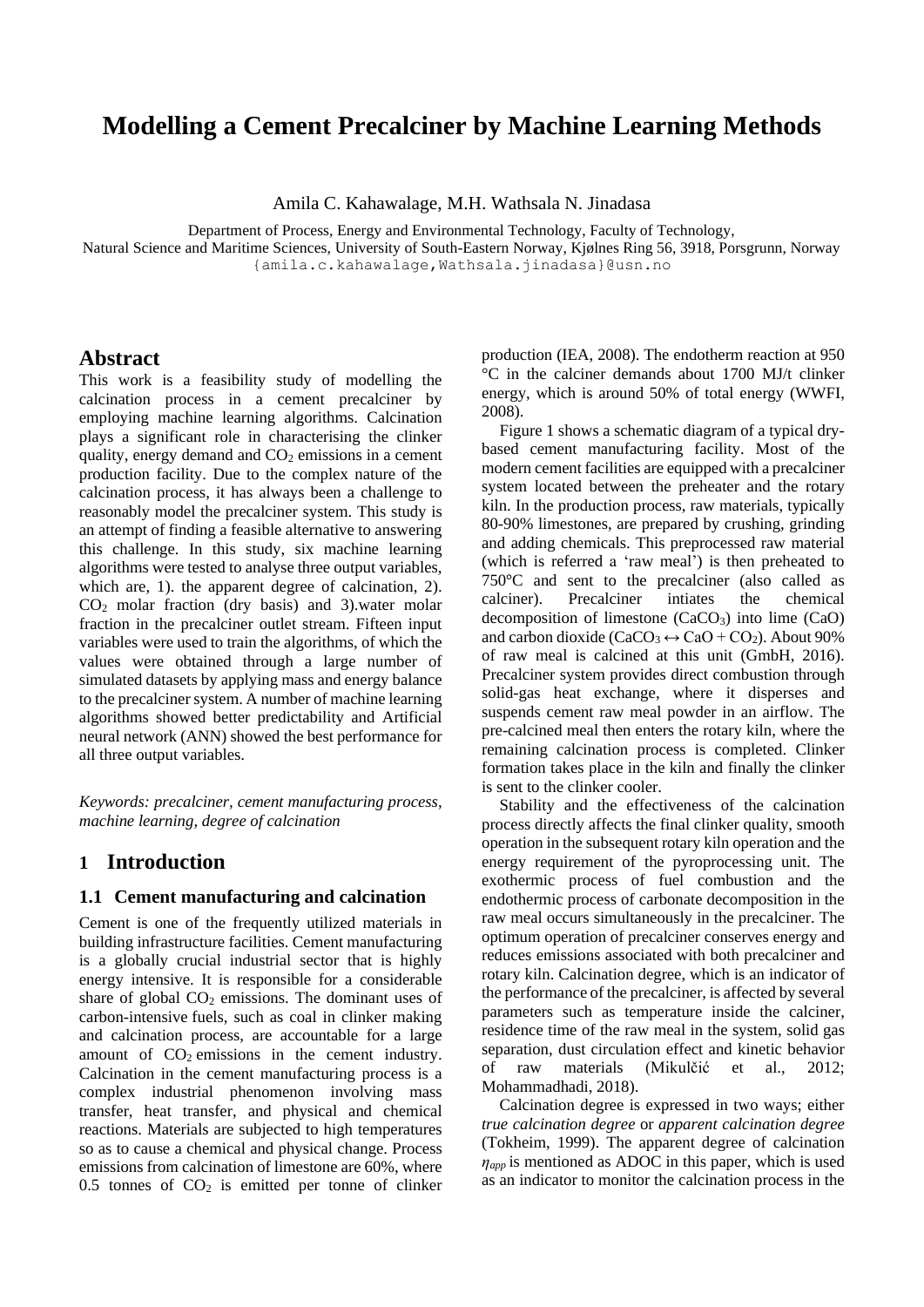

**Figure 1.** Schematic diagram of a typical cement manufacturing facility with details about input/output flow streams for the pyroprocessing section

.

.

cement production line because accurate calcination degree cannot be measured easily. However, it is not easy to measure the apparent degree of calcination online. Instead, samples are extracted from the process line and analyzed offline in the laboratory. The frequency between two subsequent analyses can be one hour or even several hours, depending on the availability of laboratory capacity. The precalciner outlet temperature is therefore used as the primary controlled variable in the precalciner to control the degree of calcination. Oxygen and carbon monoxide levels are also controlled because they are indicators of the fuel combustion and stabilisation of the process, respectively (Osmic et al., 2020)

Figure 2 shows different input and output variables to the cement precalciner system. These variables belong either to basic input streams (i.e. preheated raw meal, fuel and tertiary air) or primary output stream (i.e. calcined meal). Description of symbols can be found in Table 1. Some of these variables can be measured online by appropriate sensors, while others are difficult to measure. In such situations, they are computed using available measurements. The computation can be accomplished on the basis of appropriate assumptions



**Figure 2.** Input, performance and intermediate variables for a precalciner system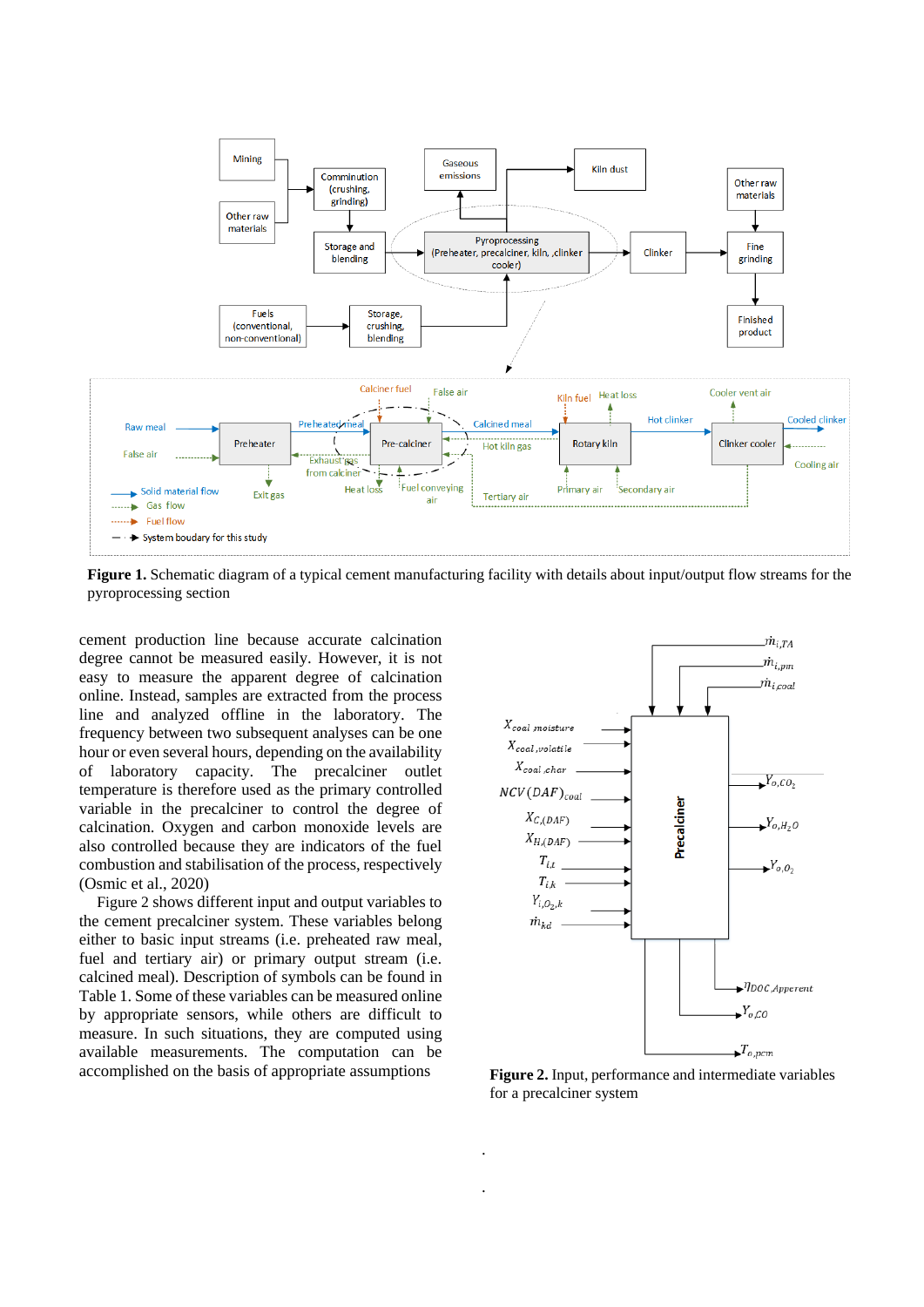# **1.2 A modelling approach to assessing the performance of the precalciner**

Several researchers have attempted to develop relationships between variables in precalciner process using the soft and hard modelling approach. Coupling, time-varying delay, and nonlinearity of precalciner system make it hard to establish an exact mathematical model to realize performance indicators such as ADOC. Mass and energy balance (MEB) provides a fundamental approach to derive correlation to determine a required process output. Authors in this study have experience in employing MEB to model precalciner. When there are input parameters which are unknown or cannot be measured directly, an iterative procedure is used during the MEB calculation. An example of an alternative approach to MEB is machine learning methods where this iterative process can be skipped.

Machine learning (ML) has shown promising results in modelling complex and nonlinear manufacturing processes that deal with noisy, limited and nonintegrated data. Machine learning algorithms such as Support Vector Machine (SVM) and Artificial Neural Network (ANN) have proven their capabilities in this regard. (Gang and Hui, 2010) developed a model by using Least Squares Support Vector Machine (LS-SVM) with radial basis function (RBF) kernel for determining the apparent degree of calcination. The furnace temperature and pressure, the outlet temperature and pressure of the calciner, the temperature of the tertiary air and the lay-off quantity of cement raw were used as inputs to the model. (Griparis et al., 2000) proposed, adaptive, robust and fuzzy control to achieve the desired degree of precalcination of the raw meal, low carbon monoxide, while stabilising the precalcination process considering the multivariable dependencies in the precalciner system. (Yang et al., 2010) developed a back-propagation neural network (BPNN) and Radial basis function neural network (RBFNN) to assess the kiln temperature and oxygen content based on five variables which are coal flow to the kiln, coal flow to the precalciner, raw meal flow, rotary speed of kiln and negative pressure of the preheater exit.

The performance of the machine learning algorithms depends highly on the quality of input data. Therefore, collection and preparation of training dataset is an important step in the modelling process. Training data can be provided in three ways; 1) simulated data 2) actual process data and 3) designed experiment data. Simulated data is generated by theoretical models such as statistical models and computer simulations. Actual process data are randomly selected raw process data and many manufacturing companies have historical data in their database. Designed experimental data can be obtained using a Taguchi or Design of Experiment (DOE) approach. Among these three approaches, training and optimizing a model using a large number of less expensive simulation data and testing the model

with a smaller dataset of process data is a cost-effective approach.

This feasibility study aims to provide an alternative approach to conventional mass and energy balance to model precalciner in a cement manufacturing process. Simulated data from MEB calculations were used to train, validate, and test different machine learning models to predict apparent calcination degree, molar fraction of water and  $CO<sub>2</sub>$  (dry basis) in precalciner output. They were assessed based on known values of fifteen input variables.

# **2 Materials and methods**

# **2.1 Input and output data**

The first phase of modelling work in this study was selecting input and output variables for models. These variables are listed in Table 2, including their maximum, minimum, mean and standard deviations. The dataset included 20543 samples. The full-factorial design approach, a famous experiment design, was used to generate the synthetic input data matrix. These data were used to obtain the output data matrix by applying mass and energy balance to the precalciner. The system boundary of the model is shown in Figure 1.

# **2.2 Methodology**

**Table 1.** List of regression algorithms used to train models

| <br><b>Regression Model</b>            | Regression model type                                                                                                               |
|----------------------------------------|-------------------------------------------------------------------------------------------------------------------------------------|
| category                               |                                                                                                                                     |
| Linear regression<br>model             | 1). Classical linear<br>2). Interaction linear<br>3). Robust linear<br>4). Stepwise linear                                          |
| Regression trees                       | 1). Fine Tree<br>2). Medium tree<br>3). Coarse Tree                                                                                 |
| Support vector<br>machines (SVM)       | 1). Linear SVM<br>2). Quadratic SVM<br>3). Cubic SVM<br>4). Fine Gaussian SVM<br>5). Medium Gaussian SVM<br>6). Coarse Gaussian SVM |
| <b>Gaussian Process</b><br>Regression  | 1). Rational quadratic<br>2). Squared exponential<br>3). Matern<br>4). Exponential                                                  |
| Ensemble of<br><b>Regression Trees</b> | 1). Boosted tree<br>2). Bagged tree                                                                                                 |
| Artificial neural<br>netwrok           | 1). Levenberg-Marquardt back-<br>propagation                                                                                        |

All data were normalized before feeding to the models. Regression Learner App available in Matlab 2019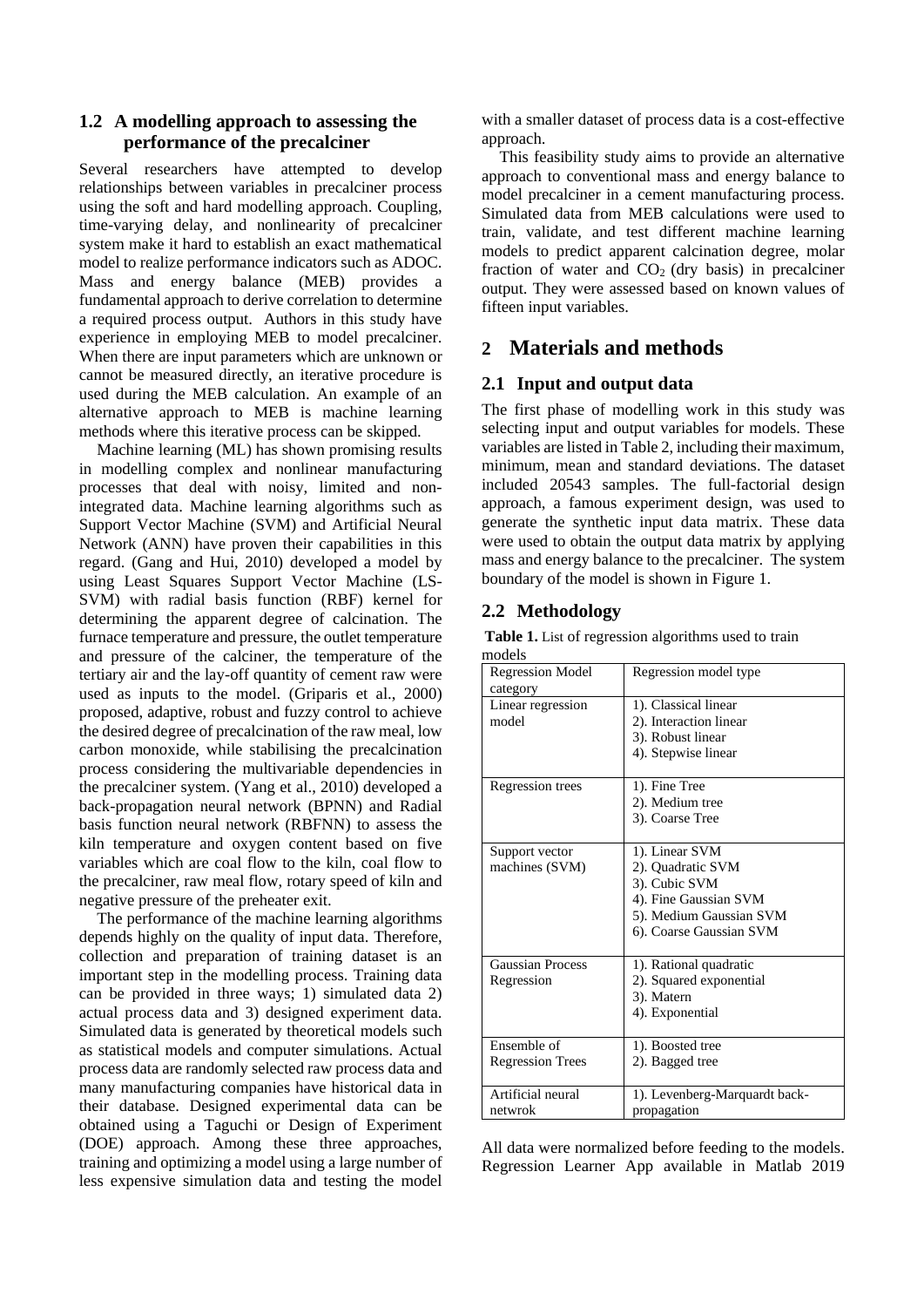software was used for model development (Mathworks, 2021).



**Figure 3.** Model network architecture for ANN; The same inputs and outputs were also used for other regression models

Table 1 shows the list of algorithms that were used to train the dataset. These algorithms fall under six regression model categories as linear regression, SVM, regression tree, ensemble gaussian process regression (GPR) and ANN. There are different algorithm types (19 in total) under each of first five categories. The dataset was trained for all these algorithms. For ANN, the data was trained with Levenberg-Marquardt backpropagation algorithm with 20 neurons and one hidden layer. Selection of number of neurons and hidden layers for the ANN model was an arbitrary option. Figure 3 illustrates the ANN network architecture representing inputs and outputs.

Three statistical indicators were used for evaluation of the model performance, which include mean absolute error (MAE), root mean squares error (RMSE) and coefficient of determination  $(R^2)$ . They were calculated as shown in Equation 1 to 3.

$$
MAE = \sum_{i=1}^{m} \frac{(y_i - \hat{y}_i)}{m}
$$
 (1)

$$
RMSE = \sqrt{\frac{1}{m} \sum_{i=1}^{m} (y_i - \hat{y}_i)^2}
$$
 (2)

$$
R^{2} = 1 - \left(\frac{\sum_{i=1}^{m} (y_{i} - \hat{y}_{i})^{2}}{\sum_{i=1}^{m} (y_{i} - \bar{y})^{2}}\right)
$$
(3)

Here  $\hat{y}_i$  is the estimated value by the model,  $y_i$  is the actual value of the response process (MEB based simulation data), and  $m$  is the number of samples in the dataset.

**Table 2.** Description of input and output variables to the precalciner model

|                         | <b>rative 2.</b> Description of hiput and output variables to the precaremer moder |                                 |          |                          |         |         |         |           |
|-------------------------|------------------------------------------------------------------------------------|---------------------------------|----------|--------------------------|---------|---------|---------|-----------|
| No:                     | Input/output name                                                                  | Symbol                          | Variable | Unit                     | Minimum | Maximum | Mean    | Standard  |
|                         |                                                                                    |                                 | type     |                          |         |         |         | deviation |
| $\mathbf{1}$            | Moisture content of the<br>fuel                                                    | $X_{coal, \, moisture}$         | Input    | $\%$                     | 0.87    | 2.27    | 1.38    | 0.61      |
| $\sqrt{2}$              | Volatile content of the fuel                                                       | $X_{coal, \; volatile}$         | Input    | $\%$                     | 16.17   | 31.79   | 24.47   | 7.15      |
| $\overline{\mathbf{3}}$ | Char content of the fuel                                                           | $X_{coal, char}$                | Input    | $\%$                     | 18.84   | 47.43   | 34.52   | 13.40     |
| $\overline{4}$          | *NCV of coal                                                                       | $NCV(DAFt)$ coal                | Input    | J/kg                     | 31.47   | 34.63   | 33.27   | 1.34      |
| $\overline{5}$          | The carbon content of coal<br>$(^{\dagger}DAF$ basis)                              | $X_{C, (DAF)}$                  | Input    | %                        | 86.48   | 93.47   | 89.98   | 3.05      |
| 6                       | Hydorgen content of coal<br>( <sup>†</sup> DAF basis)                              | $X_{H, (DAF)}$                  | Input    | $\%$                     | 3.93    | 5.19    | 4.62    | 0.59      |
| $\tau$                  | Coal mass flow rate                                                                | $\dot{m}_{i,coal}$              | Input    | kg/s                     | 2.67    | 3.61    | 3.07    | 0.38      |
| $\,8\,$                 | Tertiary air temperature                                                           | $T_{i.t.}$                      | Input    | K                        | 742.70  | 908     | 821.67  | 67.32     |
| 9                       | Pre-heated meal mass flow<br>rate                                                  | $\dot{m}_{i,pm}$                | Input    | kg/s                     | 52.37   | 66      | 60.14   | 5.49      |
| 10                      | Pre-heated meal<br>temperature                                                     | $T_{i,pm}$                      | Input    | $\overline{\mathbf{K}}$  | 950     | 989     | 968.92  | 19.54     |
| 11                      | Kiln gas temperature                                                               | $T_{i,k}$                       | Input    | K                        | 1215    | 1250    | 1232.10 | 17.50     |
| 12                      | Kiln gas O <sub>2</sub> molar fraction                                             | $Y_{O2, k}$                     | Input    |                          | 0.04    | 0.10    | 0.07    | 0.03      |
| 13                      | Kiln dust %                                                                        | $\dot{m}_{kd}$                  | Input    | $\%$                     | 4.00    | 54.00   | 28.59   | 15.95     |
| 14                      | Pre-calcined meal<br>temperature                                                   | $T_{o,pcm}$                     | Input    | K                        | 1055    | 1117    | 1090.04 | 30.74     |
| 15                      | O <sub>2</sub> molar fraction of outlet<br>of precalciner                          | $Y_{o, O2}$                     | Input    | $\overline{\phantom{a}}$ | 0.03    | 0.05    | 0.04    | 0.01      |
| $\mathbf{1}$            | Apparent degree of<br>calcination                                                  | $ADOC=$<br>$\eta$ DOC, Apparent | Output   | $\%$                     | 19.06   | 100     | 73.29   | 17.47     |
| $\overline{2}$          | $CO2$ molar fraction at<br>precalciner outlet                                      | $Y_{o,CO2}$                     | Output   | $\overline{\phantom{a}}$ | 0.19    | 0.32    | 0.26    | 0.02      |
| 3                       | $H2O$ molar fraction at<br>precalciner outlet                                      | $Y_{o, H2O}$                    | Output   |                          | 0.05    | 0.06    | 0.05    | 0.003     |

.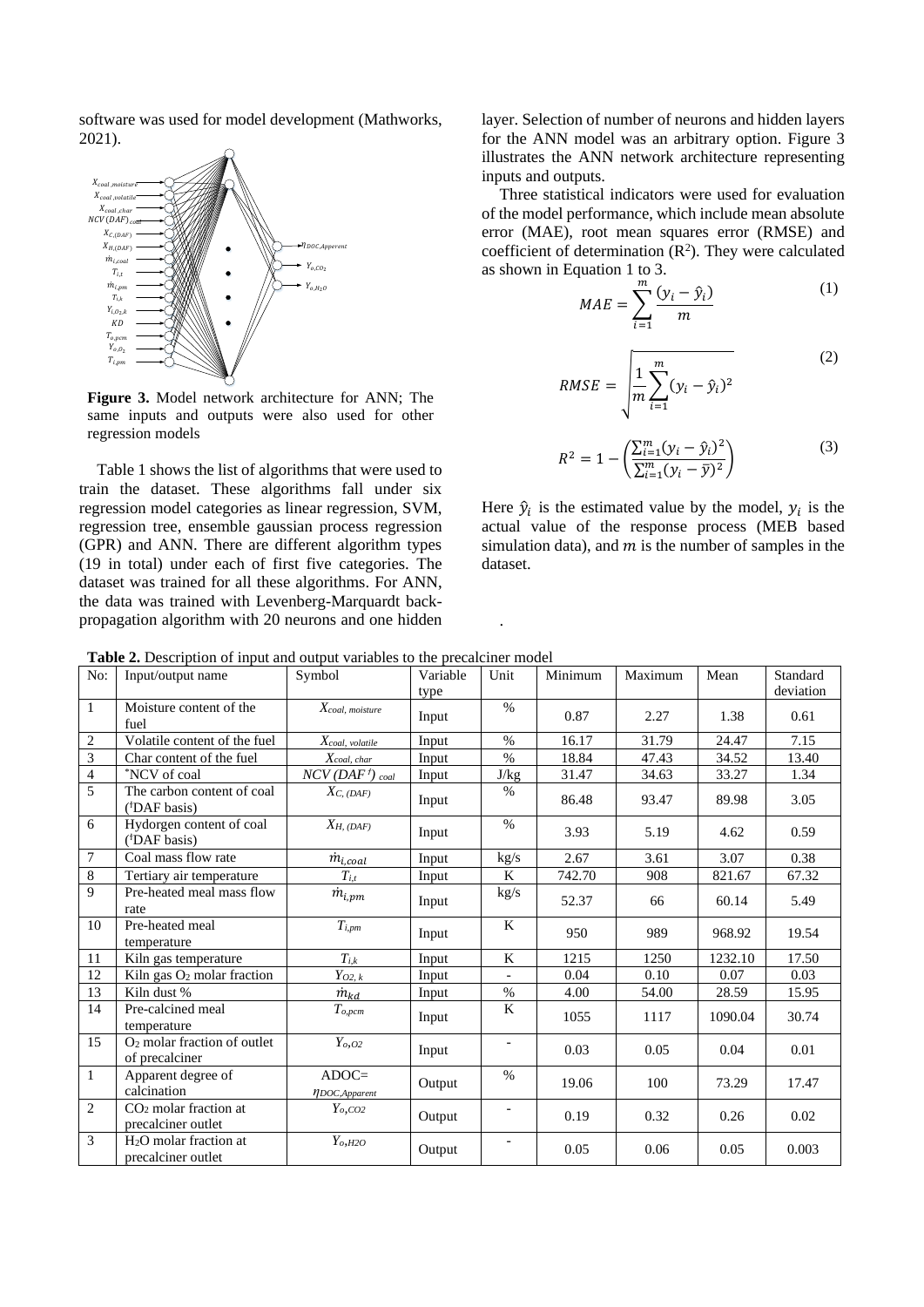# **3 Results and Discussion**

As mentioned earlier in Table 1, there were 5 regression model categories which were trained from the dataset. For each category, the model which gave the minimum RMSE was selected to predict the three output variables of apparent calcination degree, CO<sup>2</sup> molar fraction and H2O molar fraction. The summary of their statistical performance is shown in Table 3. It also shows the ANN model results. In addition, it also shows the *linear regression – classical* model result to give an understanding how the classical linear regression method deviates to other methods.

For predicting the apparent calcination degree, ANN gives the best results while GPR - rational quadratic method also shows successful results. Both Ensemble Bagged Tree and classical linear regression method show poor prediction results. ANN model also showed best performance for building relationship with inputs and  $CO<sub>2</sub>$  molar fraction and  $H<sub>2</sub>O$  molar fraction. Linear regression – stepwise algorithm was also successful for all the three outputs, but it demanded a considerable computational time compared to SVM and regression trees. SVM-medium gaussian and regression tree – fine, gave the third best results for  $CO<sub>2</sub>$  molar fraction prediction and H2O molar fraction prediction respectively. Training by Gaussian process regression algorithms were stopped due to high computational time for the  $CO<sub>2</sub>$  and  $H<sub>2</sub>O$  models.

Figures 4 and 5 illustrate the prediction results for two different models. Figure 4 shows the performance by the ANN model compared to the MEB-based simulated data. ANN model predictions show a fit with  $R^2=1$ , and due to the large number of samples tested, data scattering along the 1:1 line is not visible. Therefore, a small section of the x and y-axis was magnified to show the data swarm around the fitting curve. Results show that the ANN model can effectively formulate the relationship between these 15 parameters to the three output properties selected in this study. Figure 5 shows the comparison of *linear regressionclassical* model compared to its MEB-simulated data. It shows the least performance compared to other algorithms for this dataset.

| Parameter                       | Model name                    | <b>RMSE</b>                                               | $\mathbb{R}^2$ | <b>MAE</b>               | Training time  |  |  |  |
|---------------------------------|-------------------------------|-----------------------------------------------------------|----------------|--------------------------|----------------|--|--|--|
|                                 |                               |                                                           |                |                          | (sec)          |  |  |  |
| Calcination degree              | Linear regression - classical | 3.224                                                     | 0.97           | 2.5753                   | 6              |  |  |  |
|                                 | Linear regression - stepwise  | 0.72151                                                   | 1              | 0.57324                  | 924            |  |  |  |
|                                 | Tree - Fine                   | 1.9622                                                    | 0.99           | 1.6375                   | 8.5            |  |  |  |
|                                 | SVM - quadratic               | 0.91321                                                   |                | 0.76053                  | 15             |  |  |  |
|                                 | Ensemble – Bagged tree        | 2.4634                                                    | 0.98           | 1.9776                   | 36             |  |  |  |
|                                 | $GPR$ – rational quadratic    | 0.03759                                                   | 1.00           | 0.02804                  | 1033           |  |  |  |
|                                 | <b>ANN</b>                    | 0.019552493                                               | $\mathbf{1}$   |                          |                |  |  |  |
| $CO2$ molar fraction            | Linear regression - classical | 3.3337 x $10^{-3}$                                        | 0.98           | $2.5965 \times 10^{-3}$  | $\overline{7}$ |  |  |  |
| (dry basis)                     | Linear regression - stepwise  | $0.4666 \times 10^{-3}$                                   | 1              | $0.3633 \times x10^{-3}$ | 1314           |  |  |  |
|                                 | Tree - Fine                   | $1.4738 \times 10^{-3}$                                   | $\mathbf{1}$   | $1.201 \times 10^{-3}$   | 10             |  |  |  |
|                                 | SVM - medium gaussian         | $1.101 \times 10^{-3}$                                    | $\mathbf{1}$   | $0.898x10^{-3}$          | 16             |  |  |  |
|                                 | Ensemble – Bagged tree        | $3.12 \times 10^{-3}$                                     | 0.98           | $2.471 \times 10^{-3}$   | 24             |  |  |  |
|                                 | <b>GPR</b>                    | Model training was stopped due to higher computation time |                |                          |                |  |  |  |
|                                 | <b>ANN</b>                    | $0.04157 \times 10^{-3}$                                  | 1              |                          |                |  |  |  |
| H <sub>2</sub> O molar fraction | Linear regression - classical | $3.476 \times 10^{-4}$                                    | 0.98           | $2.085 \times 10^{-4}$   | 3              |  |  |  |
|                                 | Linear regression - stepwise  | $0.711 \times 10^{-4}$                                    | $\mathbf{1}$   | $0.5873 \times 10^{-4}$  | 1218           |  |  |  |
|                                 | Tree - Fine                   | $1.4129 \times 10^{-4}$                                   | $\mathbf{1}$   | $1.15x10^{-4}$           | $\mathfrak{H}$ |  |  |  |
|                                 | SVM - quadratic               | $1.6035 \times 10^{-4}$                                   | 1              | $1.378 \times 10^{-4}$   | 6              |  |  |  |
|                                 | Ensemble - Boosted tree       | $3.647 \times 10^{-4}$                                    | 0.98           | $2.8007 \times 10^{-4}$  | 12             |  |  |  |
|                                 | <b>GPR</b>                    | Model training was stopped due to higher computation time |                |                          |                |  |  |  |
|                                 | <b>ANN</b>                    | $5.97419 \times 10^{-5}$                                  | 0.99975        |                          |                |  |  |  |

**Table 3.** Statistical details of the model performance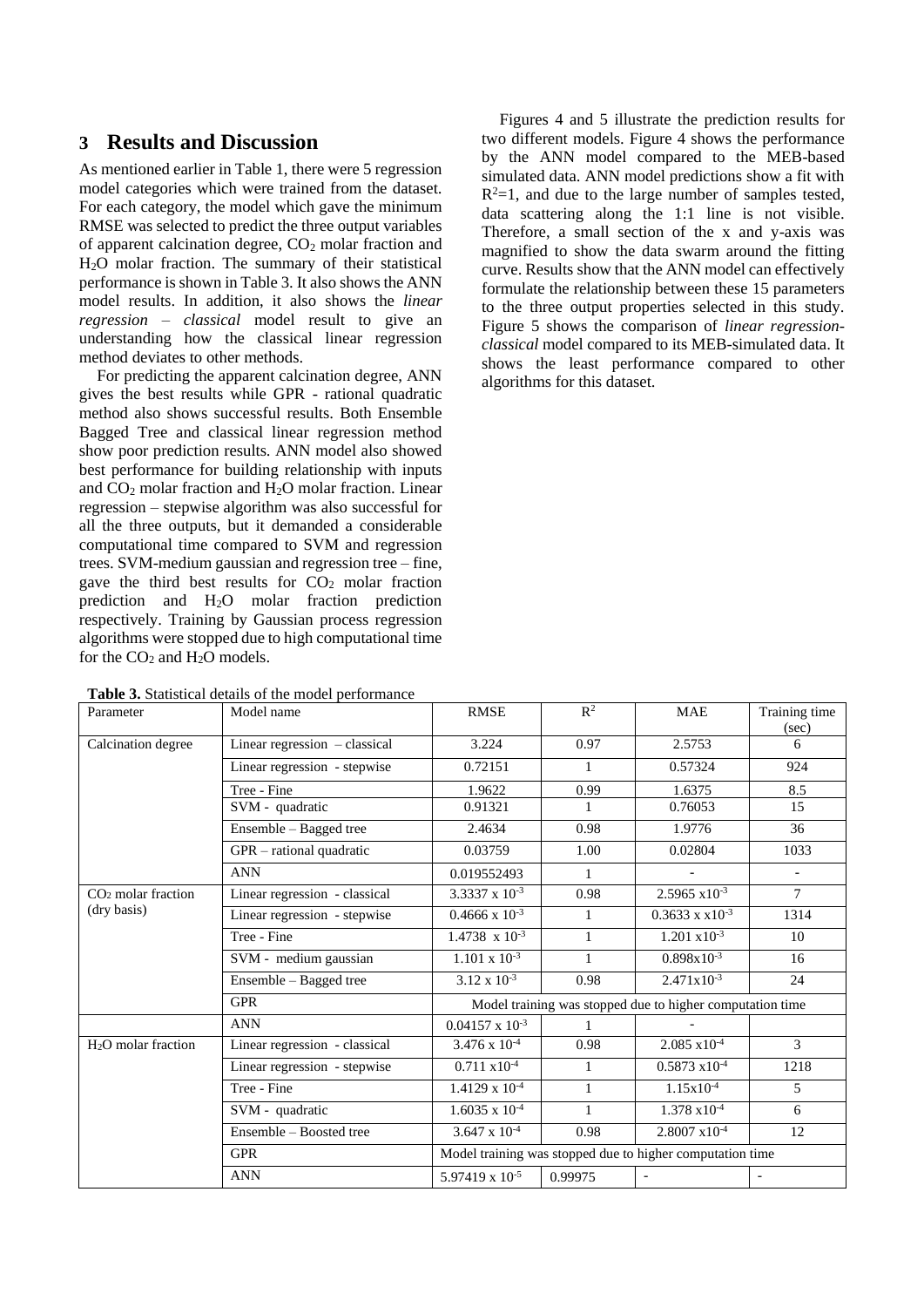

Figure 4. Performance by ANN model. Figure shows the comparison between the calculated data (MEB – based simulataed data) and predicted data (by ANN model); (a1). ADOC; (b1)  $H_2O$  molar fraction; (c1).  $CO_2$  molar fraction; a2, b2, and c2 plots are magnified sections from their corresponding left sided plots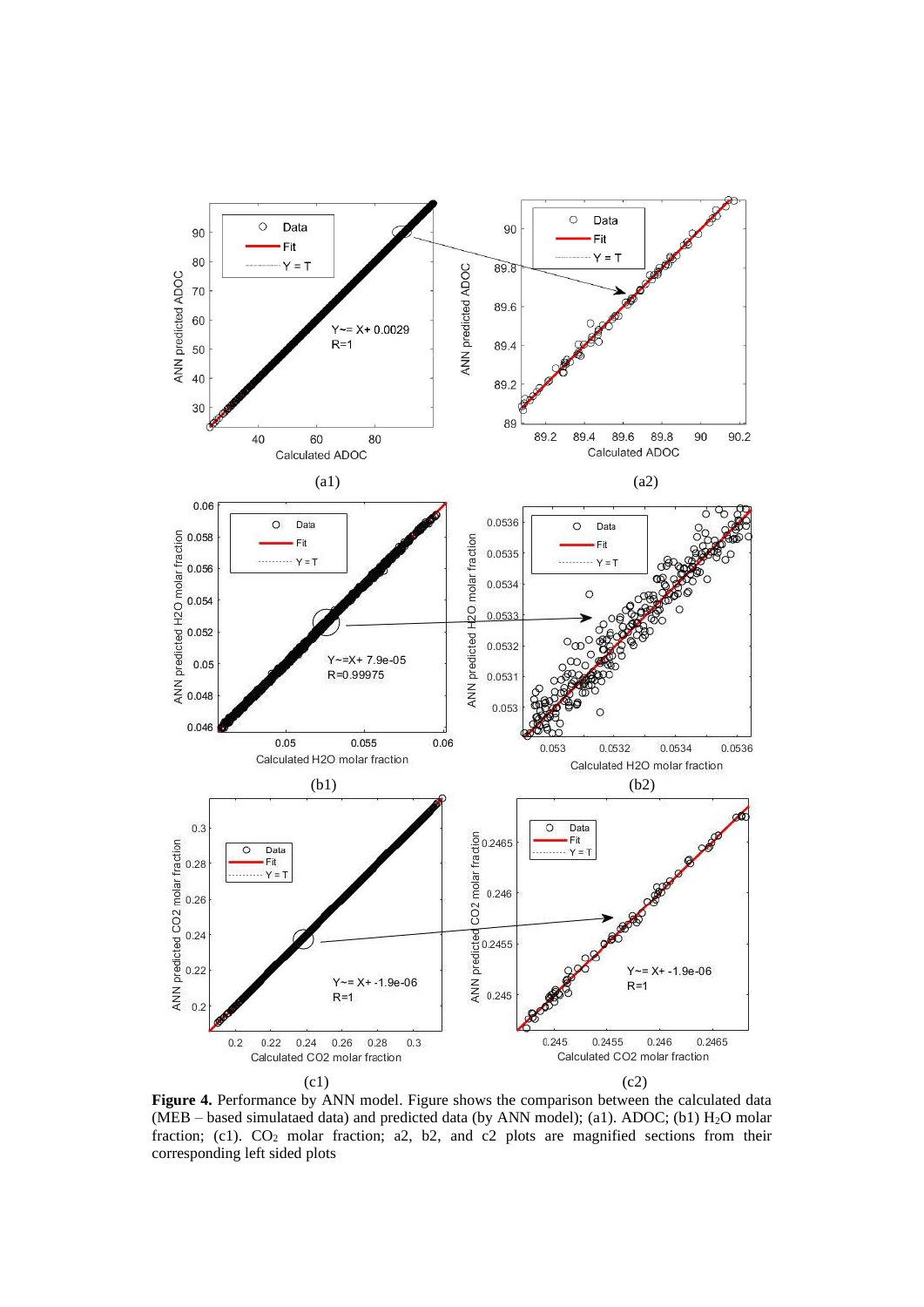

**Figure 5.** Performance by classical linear regression model. Figure shows the comparison between the calculated data (MEB – based simulataed data) and predicted data (by classical linear regression model); (a). ADOC; (b)  $H<sub>2</sub>O$  molar fraction and (c).  $CO<sub>2</sub>$ molar fraction

There are both advantages and disadvantages between different machine learning algorithms. Their performance also heavily depends on the type of data. The theory behind these algorithms are not mentioned in this paper and can be found in literature such as in (Shwartz and David, 2014). In general, it is said that SVM and regression trees have fast prediction and training speeds, but they are suitable for handling minor problems and prone to overfitting (Bonaccorso, 2017). Ensemble gives high accuracy and performance for small and medium-size datasets, but tuning is required. Gaussian process is an effective algorithm for both regression and classification. A Gaussian process is a probability distribution over possible functions, and can deal effectively with data uncertainty (Irwin, 1997). The most critical drawback of GP regression is higher computation time. In this study, using GPR algorithm were terminated for  $H_2O$  and  $CO_2$  molar fraction prediction. The advantage of modelling by ANN is that the model can be established directly with the input and output data of the application when there is less prior knowledge of the application. It is suitable for the highly nonlinear and uncertain system. ANN model has better online correction capability (Abiodun, Jantan et al., 2018). But it uses a large memory, and training speed can be slow. However, the choices of the quantity and quality of training data, learning algorithm, and topology and type of the network are all critical to the performance of a soft sensor model.

The data used to train the models in this study are simulated data. Some data points used in model development may not be practical in plant operation. The process data generated from real-time plant operation is a mixture of noise from raw materials, energy inputs, equipment, system running state, and time-varying chemical and physical parameters of raw materials and products. Therefore, if the real process data can train the models mentioned in this study, it will be an excellent opportunity to assess the results of this feasibility study. Plant operators can use such models tuned for a prolonged period to reduce downtime and take decisions before the results of offline lab samples arrive. Since plant data always include noise and undefined variations, the way they fit to the models might be different than reported in this study. Therefore it is always recommended to tune the model with a number of plant data before the models are used directly for practical applications.

# **4 Conclusion and Recommendation**

This work describes a regression attempt to determine the apparent degree of calcination,  $CO<sub>2</sub>$  molar fraction and H2O molar fraction in a cement precalciner system by formulating relationships between several input variables. Different types of machine learning algorithms were tested to test their suitability to build relationships with the input data and output data. Since